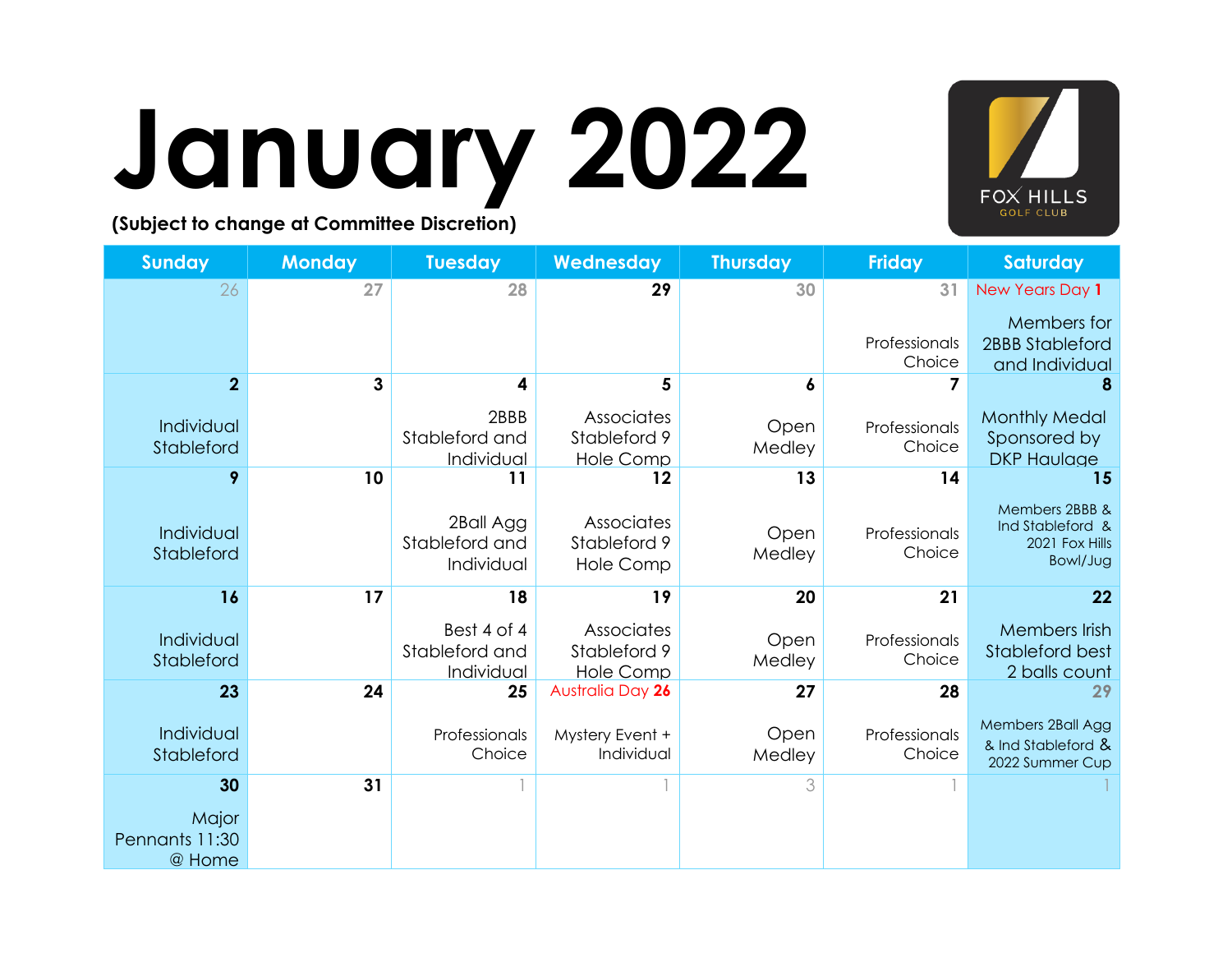

### **February 2022**

| <b>Sunday</b>                     | <b>Monday</b> | <b>Tuesday</b>                            | Wednesday                                                      | <b>Thursday</b> | <b>Friday</b>           | <b>Saturday</b>                                                                     |
|-----------------------------------|---------------|-------------------------------------------|----------------------------------------------------------------|-----------------|-------------------------|-------------------------------------------------------------------------------------|
| 30                                | 31            |                                           | $\mathbf{2}$                                                   | 3               | 4                       |                                                                                     |
|                                   |               | Individual<br>Stableford                  | Associates<br>Summer Cup 9<br>Hole Comp                        | Open<br>Medley  | Professionals<br>Choice | <b>Monthly Medal</b><br>Sponsored by DKP<br>Haulage & Gold<br><b>Medal Playoff</b>  |
| $\boldsymbol{6}$                  | 7             | 8                                         | 9                                                              | 10 <sup>°</sup> | 11                      | 12                                                                                  |
| Individual<br>Stableford          |               | 2BBB<br>Stableford +<br>Individual        | Associates<br>Summer Cup 9<br><b>Hole Comp Final</b><br>Rounds | Open<br>Medley  | Professionals<br>Choice | <b>Members 2BBB</b><br>Stableford +<br>Individual                                   |
| 13                                | 14            | 15                                        | 16                                                             | 17              | 18                      | 19                                                                                  |
| Individual<br>Stableford          |               | 2Ball Agg<br>Stableford +<br>Individual   | Associates<br>American<br>Foursomes<br>Stroke                  | Open<br>Medley  | Professionals<br>Choice | 2Ball Agg<br>Stableford +<br>Individual                                             |
| 20                                | 21            | 22                                        | 23                                                             | 24              | 25                      | 26                                                                                  |
| Major<br>Pennants 11:30<br>@ Home |               | Best 4 of 4<br>Stableford +<br>individual | Associates<br>Single<br>Stableford                             | Open<br>Medley  | Professionals<br>Choice | <b>Team Stableford</b><br>Best $2$ of $4 +$<br>Individual &<br><b>Bushwood Bowl</b> |
| 27<br>Individual<br>Stableford    | 28            |                                           | $\overline{2}$                                                 | 3               | 4                       | 5                                                                                   |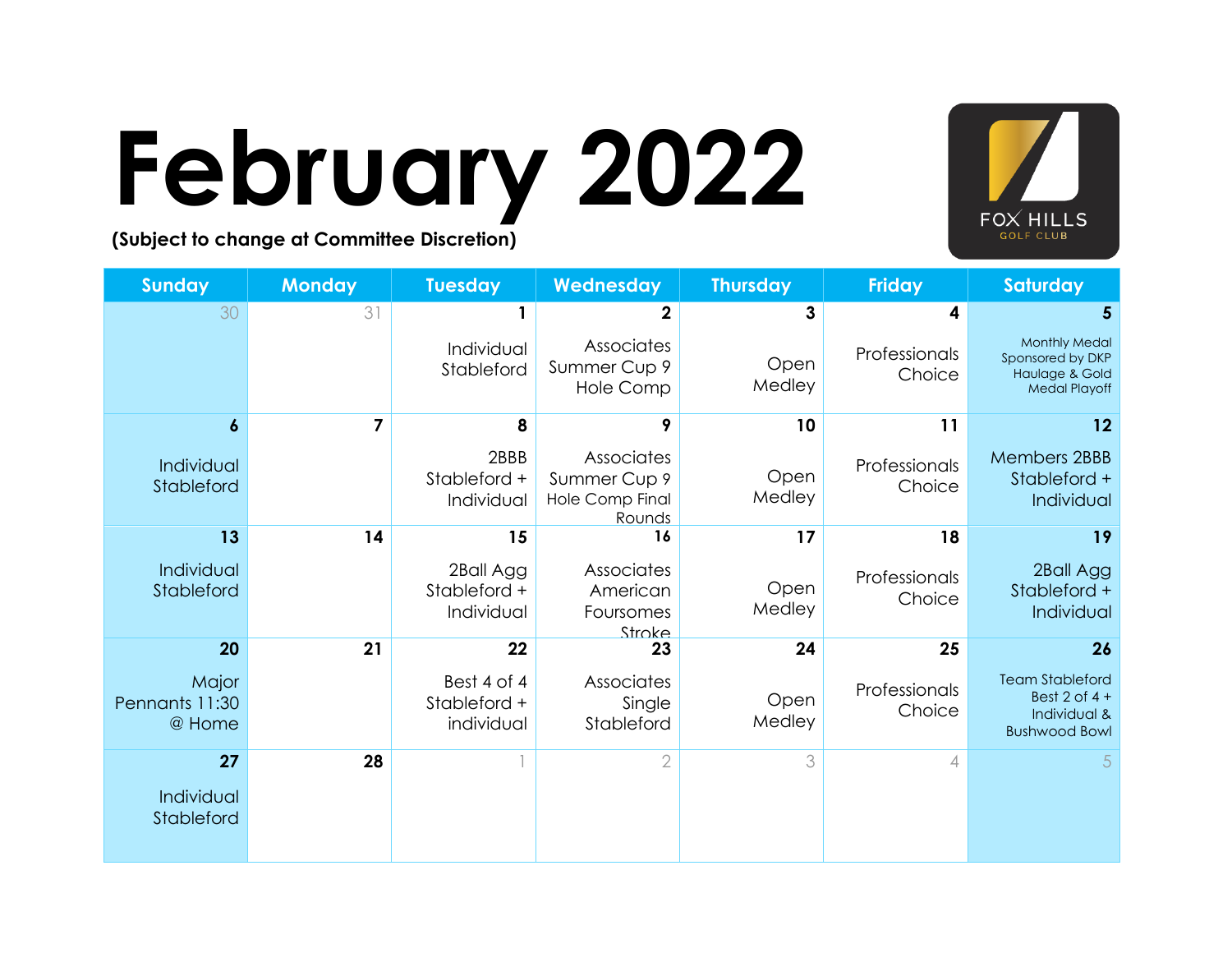

### **March 2022**

| <b>Sunday</b>                     | <b>Monday</b>         | <b>Tuesday</b>                            | Wednesday                                                    | <b>Thursday</b> | <b>Friday</b>           | Saturday                                                                         |
|-----------------------------------|-----------------------|-------------------------------------------|--------------------------------------------------------------|-----------------|-------------------------|----------------------------------------------------------------------------------|
| 27                                | 28                    |                                           | $\mathbf{2}$                                                 | 3               | 4                       | 5                                                                                |
|                                   |                       | Individual<br>Stableford                  | Associates<br>Medal Stroke,<br>President +<br>Captain Trophy | Open<br>Medley  | Professionals<br>Choice | <b>Monthly Medal</b><br>Sponsored by DKP<br>Haulage & 2022 Fox<br>Hills Bowl/Jug |
| 6                                 | $\overline{7}$        | 8                                         | 9                                                            | 10              | 11                      | 12                                                                               |
| Major<br>Pennants 11:30<br>@ Home |                       | 2BBB<br>Stableford +<br>Individual        | <b>Associates NSW</b><br>Bowl 4 BBB +<br>Individual Singles  | Open<br>Medley  | Professionals<br>Choice | <b>Members 2Ball</b><br>Agg Stableford<br>+ Individual                           |
| 13                                | 14                    | 15                                        | 16                                                           | 17              | 18                      | 19                                                                               |
| Individual<br>Stableford          |                       | 2Ball Agg<br>Stableford +<br>Individual   | Associates 3<br>person<br>Ambrose Team                       | Open<br>Medley  | Professionals<br>Choice | Fox Hills Cup, B<br>and C Individual<br>Stableford                               |
| 20                                | 21                    | 22                                        | 23                                                           | 24              | 25                      | 26                                                                               |
| Individual<br>Stableford          |                       | Best 3 of 4<br>Stableford +<br>Individual | Associates<br>Captain v<br>President Day<br>Individual Stab. | Open<br>Medley  | Professionals<br>Choice | Members 2<br>Person Multiplier<br>Stableford +<br>Individual                     |
| 27                                | 28                    | 29                                        | 30                                                           | 31              |                         |                                                                                  |
| Individual<br>Stableford          | Course<br>Renovations | Mystery Event                             | Associates<br>2BBB - No<br>Singles                           | Open<br>Medley  |                         |                                                                                  |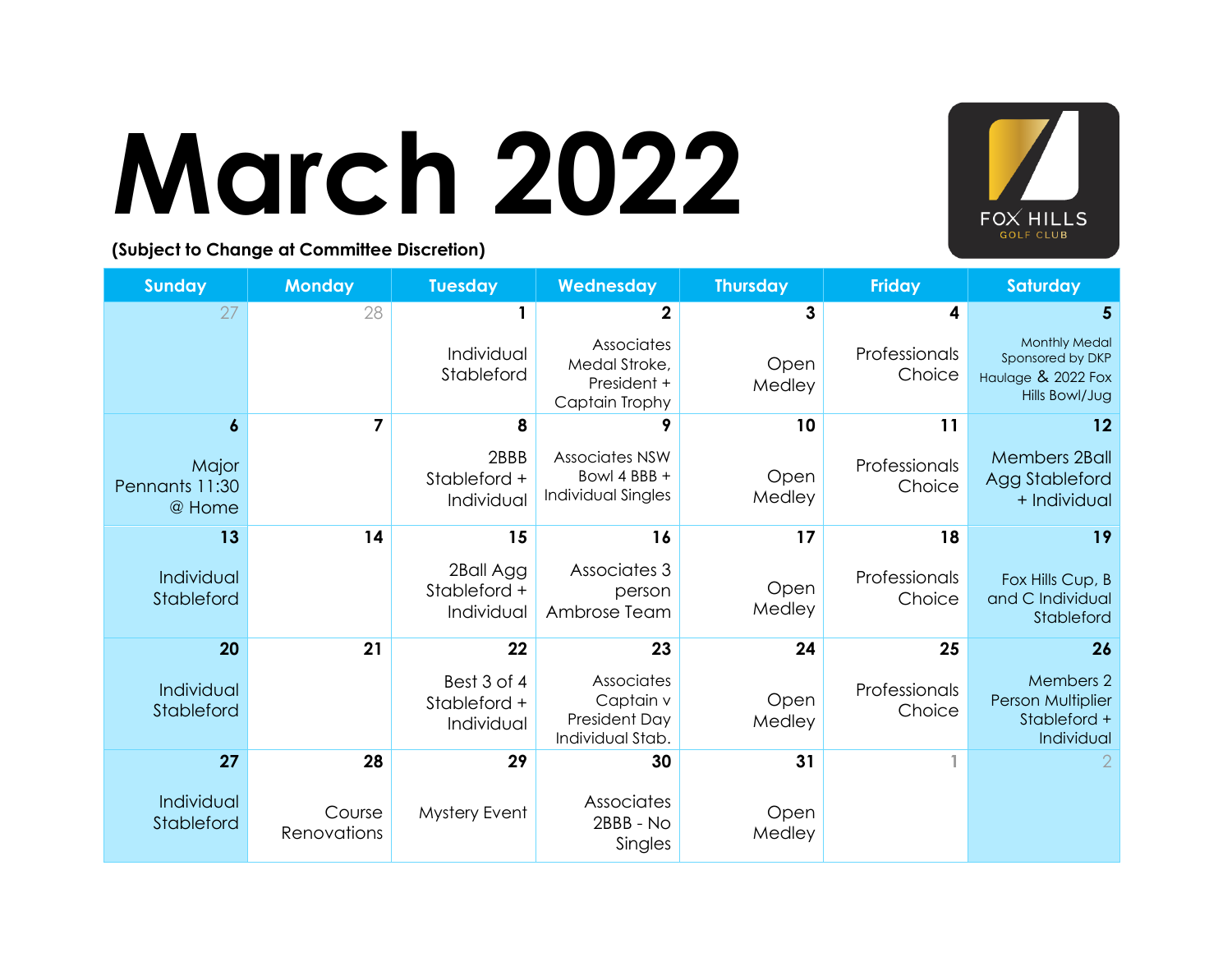

## **April 2022**

| <b>Sunday</b>                                    | <b>Monday</b>                                    | <b>Tuesday</b>                            | Wednesday                                                    | <b>Thursday</b> | <b>Friday</b>                                 | Saturday                                                                   |
|--------------------------------------------------|--------------------------------------------------|-------------------------------------------|--------------------------------------------------------------|-----------------|-----------------------------------------------|----------------------------------------------------------------------------|
| 27                                               | 28                                               | 29                                        | 30                                                           | 31              | Professionals<br>Choice                       | $\mathbf{2}$<br><b>Monthly Medal</b><br>Sponsored by<br><b>DKP Haulage</b> |
| 3                                                | 4                                                | 5                                         | 6                                                            | 7               | 8                                             | 9                                                                          |
| Individual<br>Stableford                         |                                                  | 2BBB<br>Stableford +<br>Individual        | Associates<br>Medal Stroke,<br>President +<br>Captain Trophy | Open<br>Medley  | Professionals<br>Choice                       | <b>Members 2Ball</b><br>Agg Stableford<br>+ Individual                     |
| 10                                               | 11                                               | 12                                        | 13                                                           | 14              | 15                                            | 16                                                                         |
| Individual<br>Stableford                         |                                                  | 2Ball Agg<br>Stableford +<br>Individual   | Associates 2<br><b>Ball Aggregate</b><br>Stableford          | Open<br>Medley  | Professionals<br>Choice<br><b>Good Friday</b> | <b>Members 2BBB</b><br>Stableford +<br>Individual                          |
| 17                                               | 18                                               | 19                                        | 20                                                           | 21              | 22                                            | 23                                                                         |
| Individual<br>Stableford<br><b>Easter Sunday</b> | Individual<br>Stableford<br><b>Easter Monday</b> | Best 4 of 4<br>Stableford +<br>Individual | Associates<br>Single<br>Stableford                           | Open<br>Medley  | Professionals<br>Choice                       | 2Ball Agg +<br>Individual-<br>Autumn Jug Rd 1                              |
| 24                                               | 25                                               | 26                                        | 27                                                           | 28              | 29                                            | 30                                                                         |
| Individual<br>Stableford                         | Individual<br>Stableford<br><b>ANZAC Day</b>     | Mystery Event<br>+ Individual             | Associates 3 Person<br>Mixed Ambrose                         | Open<br>Medley  | Professionals<br>Choice                       | 2Ball Agg +<br>Individual-<br>Autumn Jug Rd 2                              |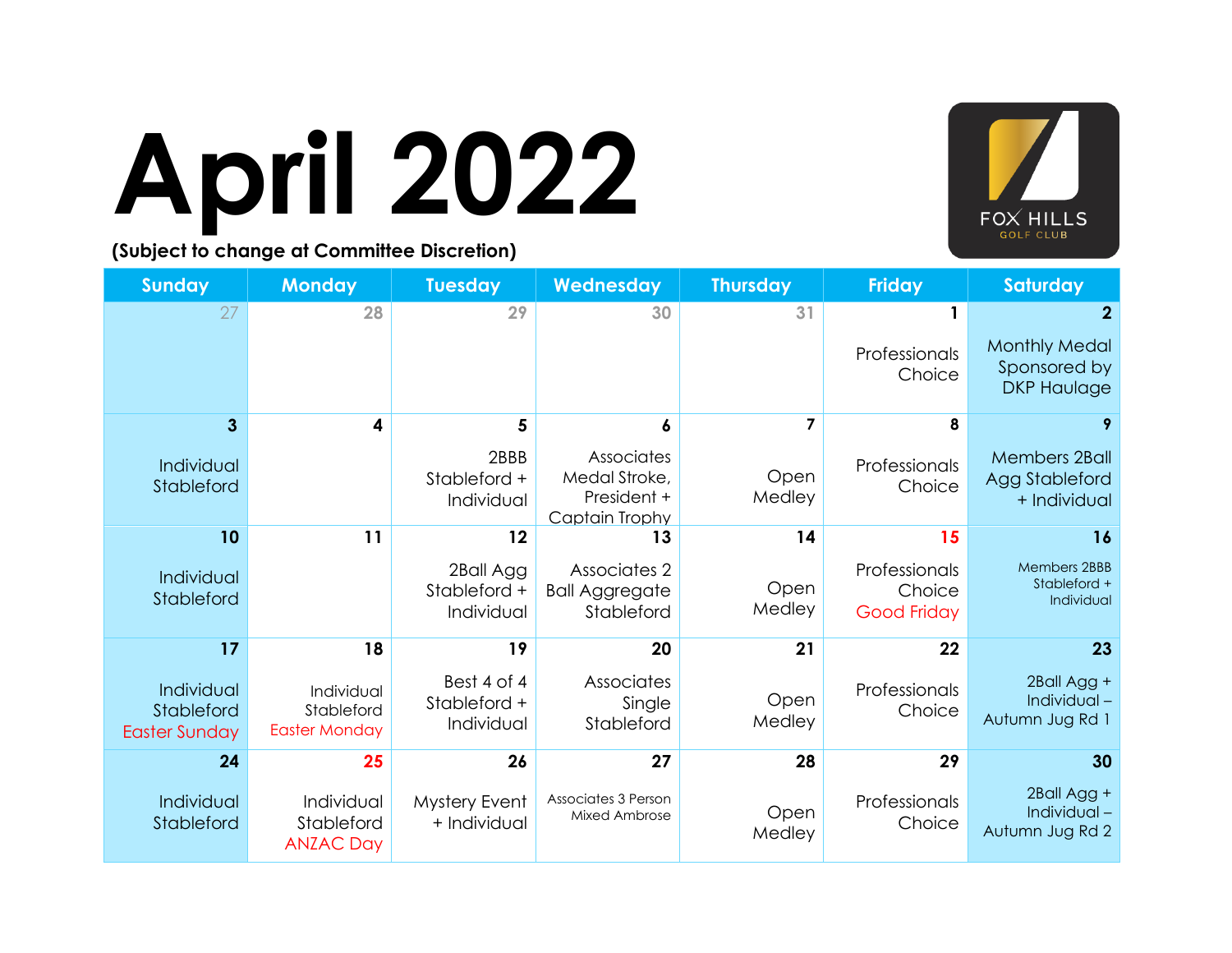

## **May 2022**

| <b>Sunday</b>            | <b>Monday</b>                            | <b>Tuesday</b>                            | Wednesday                                                                         | <b>Thursday</b> | <b>Friday</b>           | <b>Saturday</b>                                                                  |
|--------------------------|------------------------------------------|-------------------------------------------|-----------------------------------------------------------------------------------|-----------------|-------------------------|----------------------------------------------------------------------------------|
| 24                       | 25                                       | 26                                        | 27                                                                                | 28              | 29                      | 30                                                                               |
|                          | $\overline{\mathbf{2}}$                  | 3                                         | 4                                                                                 | 5               | 6                       |                                                                                  |
| Individual<br>Stableford |                                          | 2BBB<br>Stableford +<br>Individual        | Associates Medal<br>Stroke + Veterans<br>Challenge Brooch                         | Open<br>Medley  | Professionals<br>Choice | <b>Monthly Medal</b><br>Sponsored by DKP<br>Haulage + HCP<br>MatchPlay qualifier |
| 8                        | 9                                        | 10                                        | 11                                                                                | 12              | 13                      | 14                                                                               |
| Individual<br>Stableford |                                          | 2Ball Agg<br>Stableford +<br>Individual   | Individual Stableford.<br>Chick of the Hill<br>Qual. Round Best 8<br>scores Qual. | Open<br>Medley  | Professionals<br>Choice | Members Split 6<br>Stableford + HCP<br>MatchPlay QF                              |
| 15                       | 16                                       | 17                                        | 18                                                                                | 19              | 20                      | 21                                                                               |
| Individual<br>Stableford | Associates<br>Western<br>Districts No. 2 | Best 4 of 4<br>Stableford +<br>Individual | Associates 2 Person<br>Ambrose + Chick of<br>the Hill 1/4 Final                   | Open<br>Medley  | Professionals<br>Choice | <b>Irish Stableford Best 2</b><br>scores to count +<br><b>HCP MatchPlay SF</b>   |
| 22                       | 23                                       | 24                                        | 25                                                                                | 26              | 27                      | 28                                                                               |
| Individual<br>Stableford |                                          | <b>Mystery Event</b><br>+ Individual      | Associates Individual<br>Stableford + Chick of<br>the Hill Final                  | Open<br>Medley  | Professionals<br>Choice | 2Ball Multiplier +<br>Individual Stableford +<br><b>HCP MatchPlay Final</b>      |
| 29                       | 30                                       | 31                                        |                                                                                   | 2               | 3                       |                                                                                  |
| Individual<br>Stableford |                                          | Individual<br>Stableford                  |                                                                                   |                 |                         |                                                                                  |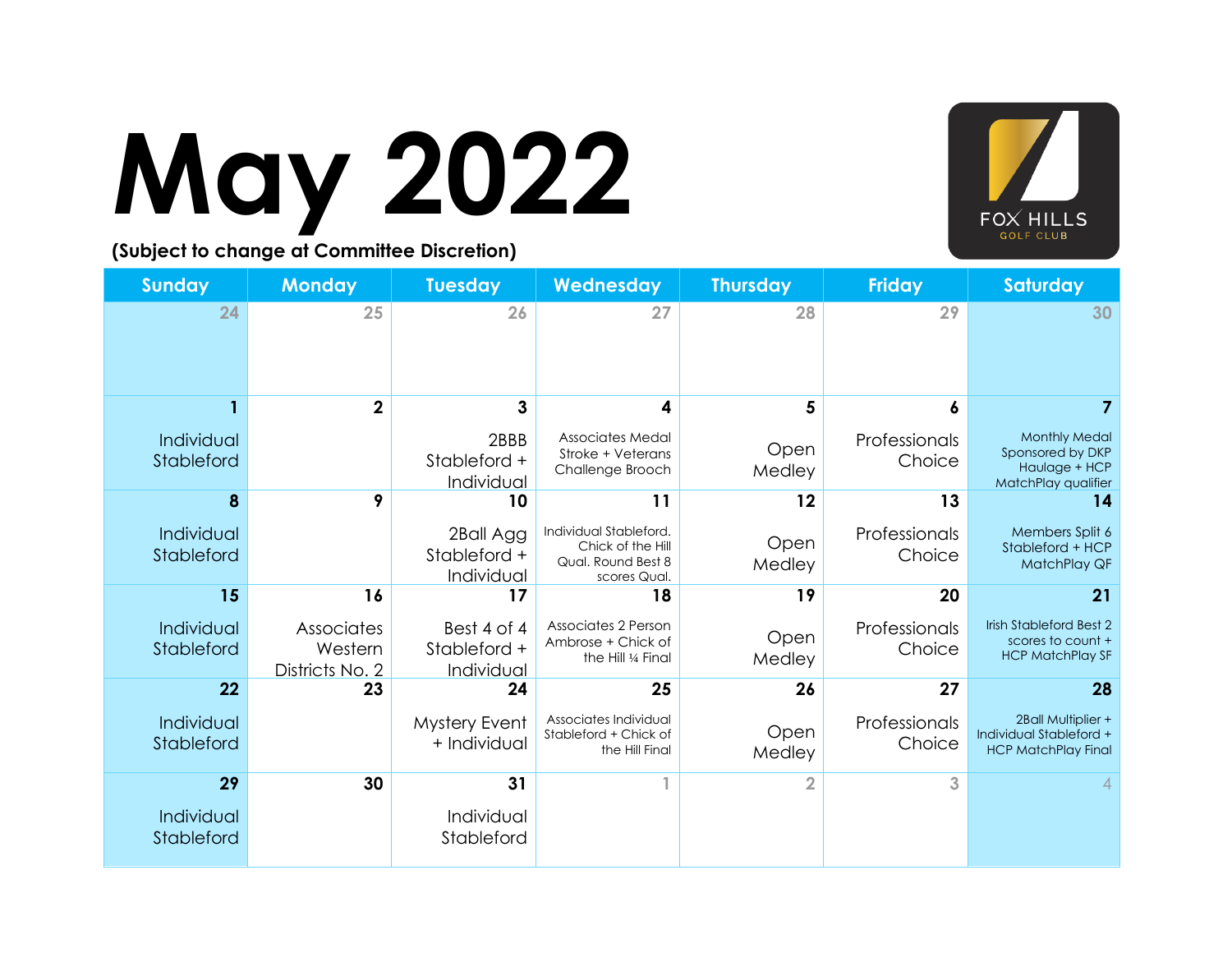

### **June 2022**

| <b>Sunday</b>            | <b>Monday</b>                                         | <b>Tuesday</b>            | Wednesday                                                            | <b>Thursday</b> | <b>Friday</b>           | <b>Saturday</b>                                                                  |
|--------------------------|-------------------------------------------------------|---------------------------|----------------------------------------------------------------------|-----------------|-------------------------|----------------------------------------------------------------------------------|
| 29                       | 30                                                    | 31                        |                                                                      | 2               | 3                       | 4                                                                                |
|                          |                                                       |                           | Associates<br><b>Medal Stroke</b>                                    | Open<br>Medley  | Professionals<br>Choice | <b>Monthly Medal</b><br>Sponsored by DKP<br>Haulage + Winter<br><b>Bowl Rd 1</b> |
| 5                        | 6                                                     | 7                         | 8                                                                    | 9               | 10                      | 11                                                                               |
| Individual<br>Stableford |                                                       | Individual<br>Stableford  | Associates 2BBB.<br>+ Qualifying<br>2BBB Knockout                    | Open<br>Medley  | Professionals<br>Choice | Members Irish<br><b>Stableford Best</b><br>2 scores count                        |
| 12                       | 13                                                    | 14                        | 15                                                                   | 16              | 17                      | 18                                                                               |
| Individual<br>Stableford | Individual<br>Stableford<br>Queens<br><b>Birthday</b> | 2Ball Agg +<br>Individual | Associates<br>Individual<br>Stableford + Semi<br>Final 2BBB Knockout | Open<br>Medley  | Professionals<br>Choice | Members<br>Foursomes<br>Championships<br>1st round                               |
| 19                       | 20                                                    | 21                        | 22                                                                   | 23              | 24                      | 25                                                                               |
| Individual<br>Stableford |                                                       | Team 4 of 4<br>Stableford | Associates<br>Canadian<br>Foursomes + Final<br>2BBB Knockout         | Open<br>Medley  | Professionals<br>Choice | Members<br>Foursomes<br>Championships<br>2nd Rnd                                 |
| 26                       | 27                                                    | 28                        | 29                                                                   | 30              |                         |                                                                                  |
| Individual<br>Stableford |                                                       | Mystery Event             | Associates<br>Individual Stroke<br>Leila Neuhaus<br>Trophy           | Open<br>Medley  |                         |                                                                                  |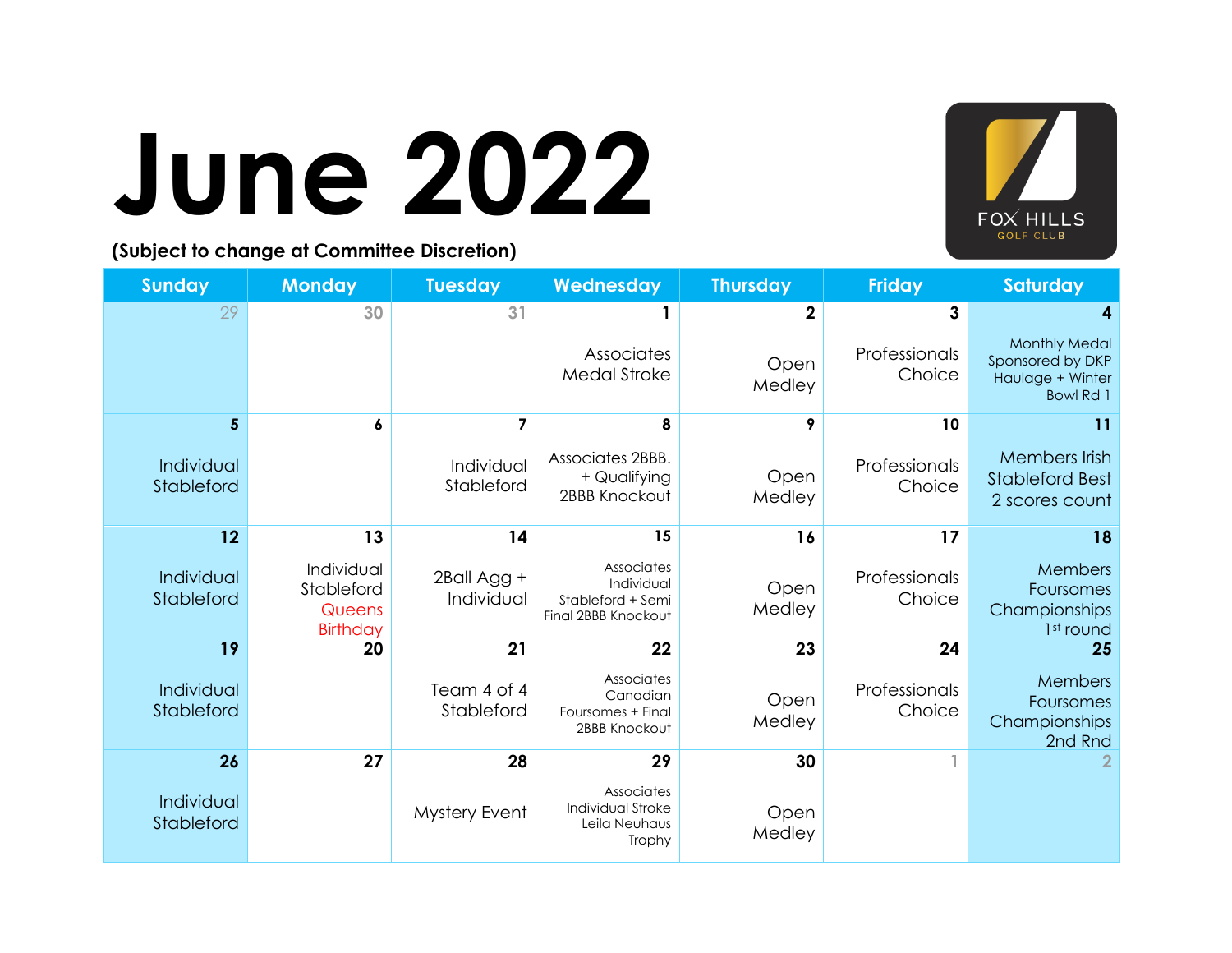## **July 2022**



| <b>Sunday</b>            | <b>Monday</b> | <b>Tuesday</b>                            | Wednesday                                                                   | <b>Thursday</b> | <b>Friday</b>           | <b>Saturday</b>                                                                  |
|--------------------------|---------------|-------------------------------------------|-----------------------------------------------------------------------------|-----------------|-------------------------|----------------------------------------------------------------------------------|
| 26                       | 27            | 28                                        | 29                                                                          | 30              |                         | $\mathbf{2}$                                                                     |
|                          |               |                                           |                                                                             |                 | Professionals<br>Choice | <b>Monthly Medal</b><br>Sponsored by DKP<br>Haulage + Winter<br><b>Bowl Rd 2</b> |
| 3                        | 4             | 5                                         | 6                                                                           | $\overline{7}$  | 8                       | 9                                                                                |
| Individual<br>Stableford |               | Individual<br>Stableford                  | Associates<br><b>Medal Stroke</b>                                           | Open<br>Medley  | Professionals<br>Choice | <b>Members 2Ball</b><br>Agg Stableford<br>+ Individual                           |
| 10                       | 11            | 12                                        | 13                                                                          | 14              | 15                      | 16                                                                               |
| Individual<br>Stableford |               | 2BBB<br>Stableford +<br>Individual        | Associates 2 Person<br>Ambrose.<br>Qualifying for Golf<br>N.S.W Competition | Open<br>Medley  | Professionals<br>Choice | 2BBB All ways +<br>Individual<br>Stableford & Foxy<br>Ambrosia                   |
| 17<br>$\bullet$          | 18            | 19                                        | 20                                                                          | 21              | 22                      | 23                                                                               |
| Individual<br>Stableford |               | 2Ball Agg<br>Stableford +<br>Individual   | Associates<br>Foursomes<br>Championships<br>1st Round                       | Open<br>Medley  | Professionals<br>Choice | Members best 3<br>of 4 scores<br>Stableford +<br>Individual                      |
| 24                       | 25            | 26                                        | 27                                                                          | 28              | 29                      | 30                                                                               |
| Individual<br>Stableford |               | Best 4 of 4<br>Stableford +<br>Individual | Associates<br>Foursomes<br>Championships<br><b>Final Round</b>              | Open<br>Medley  | Professionals<br>Choice | Members<br><b>Bushwood Bowl</b>                                                  |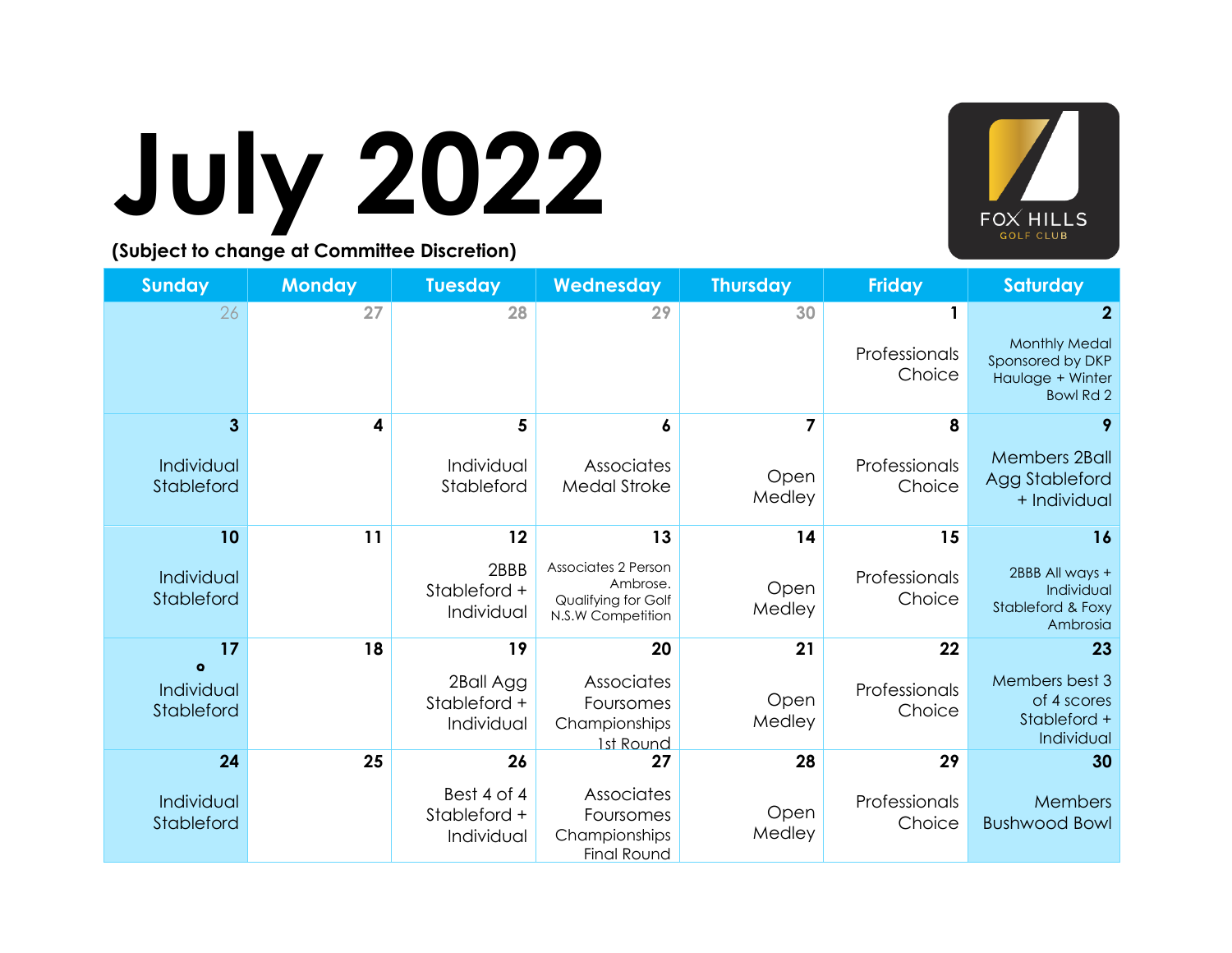

# **August 2022**

| <b>Sunday</b>            | <b>Monday</b>                | <b>Tuesday</b>                                                      | Wednesday                                            | <b>Thursday</b> | <b>Friday</b>           | <b>Saturday</b>                                                  |
|--------------------------|------------------------------|---------------------------------------------------------------------|------------------------------------------------------|-----------------|-------------------------|------------------------------------------------------------------|
| 31                       |                              | $\overline{2}$                                                      | 3                                                    | 4               | 5                       | 6                                                                |
| Individual<br>Stableford |                              | Individual<br>Stableford                                            | Associates<br>Medal Stroke +<br><b>Granny Shield</b> | Open<br>Medley  | Professionals<br>Choice | <b>Monthly Medal</b><br>Sponsored by<br><b>DKP Haulage</b>       |
| 7                        | 8                            | 9                                                                   | 10                                                   | 11              | 12                      | 13                                                               |
| Individual<br>Stableford |                              | 2BBB Stableford +<br>Individual & Spring<br>Stakes Rd 1             | Associates 2<br>Person<br>Ambrose                    | Open<br>Medley  | Professionals<br>Choice | <b>Members 2Ball</b><br>Multiplier +<br>Individual<br>Stableford |
| 14                       | 15                           | 16                                                                  | 17                                                   | 18              | 19                      | 20                                                               |
| Individual<br>Stableford |                              | 2Ball Agg Stableford<br>+ Individual & Spring<br>Stakes Rd 2        | Associates<br>Salver Stroke                          | Open<br>Medley  | Professionals<br>Choice | <b>Members 2Ball</b><br>Agg Stableford +<br>Individual           |
| 21                       | 22                           | 23                                                                  | 24                                                   | 25              | 26                      | 27                                                               |
| Individual<br>Stableford | Course<br><b>Renovations</b> | Best 4 of $4 +$ Ind<br>Stableford<br>(Course<br><b>Renovations)</b> | Associates 3<br>Person Irish Team<br>Stableford      | Open<br>Medley  | Professionals<br>Choice | Members 2BBB +<br>Individual<br>Stableford                       |
| 28                       | 29                           | 30                                                                  | 31                                                   | 1               | $\overline{2}$          | 3                                                                |
| Individual<br>Stableford |                              | World Cup of<br>Golf                                                | Associates<br>Mixed 4 Person<br>Ambrose Team         |                 |                         |                                                                  |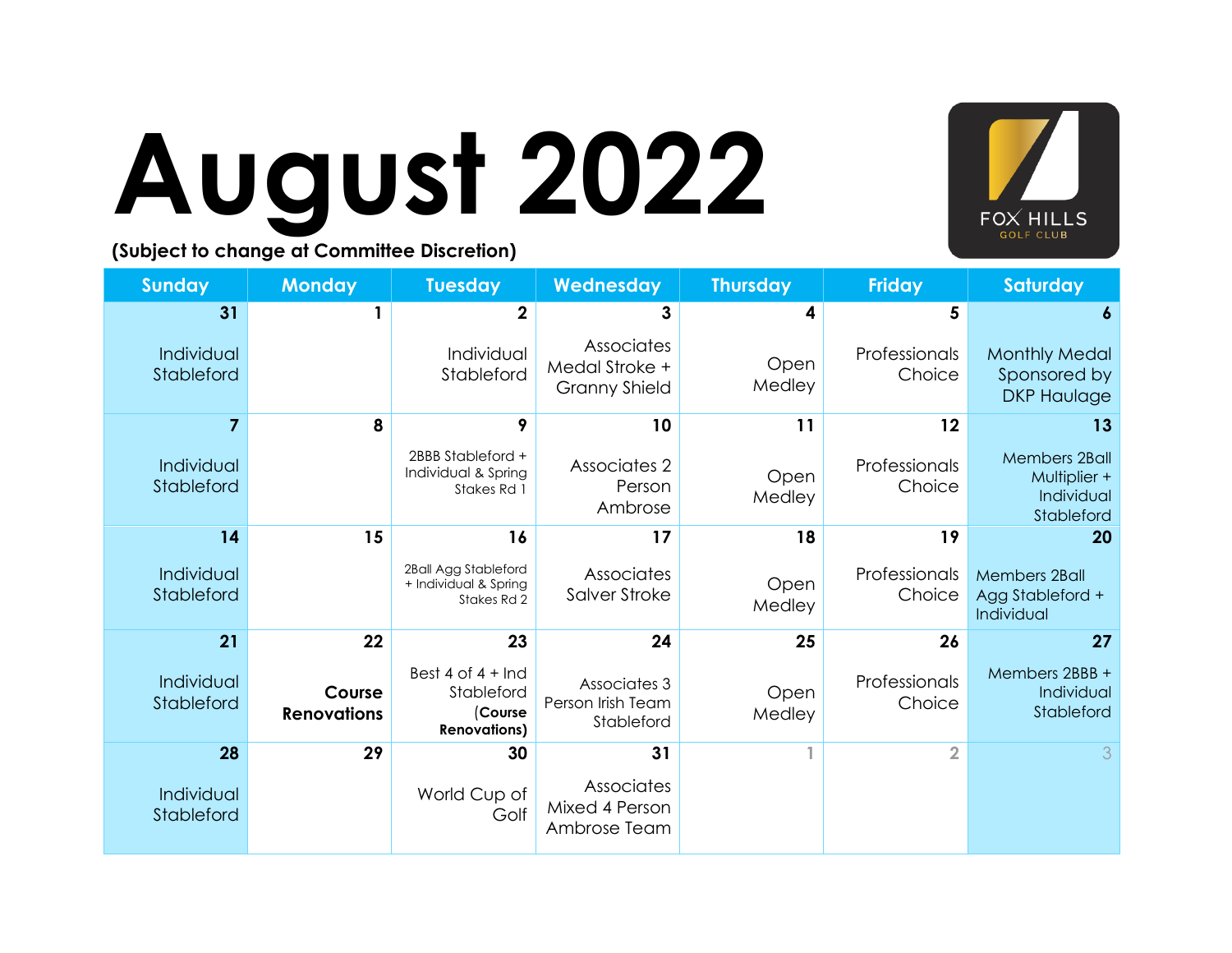

### **September 2022**

| <b>Sunday</b>                            | <b>Monday</b> | <b>Tuesday</b>                            | Wednesday                                                               | <b>Thursday</b> | <b>Friday</b>           | <b>Saturday</b>                                                                   |
|------------------------------------------|---------------|-------------------------------------------|-------------------------------------------------------------------------|-----------------|-------------------------|-----------------------------------------------------------------------------------|
| 28                                       | 29            | 30                                        | 31                                                                      |                 | $\mathbf{2}$            | 3                                                                                 |
|                                          |               |                                           |                                                                         | Open<br>Medley  | Professionals<br>Choice | <b>Monthly Medal</b><br>Sponsored by DKP<br>Haulage Cock of<br>the Walk Qualifier |
| 4                                        | 5             | 6                                         | 7                                                                       | 8               | 9                       | 10                                                                                |
| Individual<br>Stableford                 |               | Individual<br>Stableford                  | Associates 2Ball<br>Multiplier<br>Stableford. Singles<br>in conjunction | Open<br>Medley  | Professionals<br>Choice | Individual + 2BBB<br><b>Stableford &amp; Cock</b><br>of the Walk Q\Final          |
| 11                                       | 12            | 13                                        | 14                                                                      | 15              | 16                      | 17                                                                                |
| Individual<br>Stableford                 |               | 2BBB<br>Stableford +<br>Individual        | Associates<br>Individual<br>Stableford<br><b>AGM</b>                    | Open<br>Medley  | Professionals<br>Choice | Members 2Ball<br>Multiplier & Cock of<br>the Walk S\Final                         |
| 18                                       | 19            | 20                                        | 21                                                                      | 22              | 23                      | 24                                                                                |
| Individual<br>Stableford                 |               | 2Ball Agg<br>Stableford +<br>Individual   | Associates<br>American<br>Foursomes<br>Stroke                           | Open<br>Medley  | Professionals<br>Choice | 2 person<br>Ambrose Stroke +<br>Cock of the Final                                 |
| 25                                       | 26            | 27                                        | 28                                                                      | 29              | 30                      |                                                                                   |
| <b>Kevin Reed</b><br><b>Memorial Day</b> |               | Best 4 of 4<br>Individual +<br>Stableford | Associates 2 Ball<br>Ransom Stableford<br>+ Singles in<br>Conjunction   | Open<br>Medley  | Professionals<br>Choice |                                                                                   |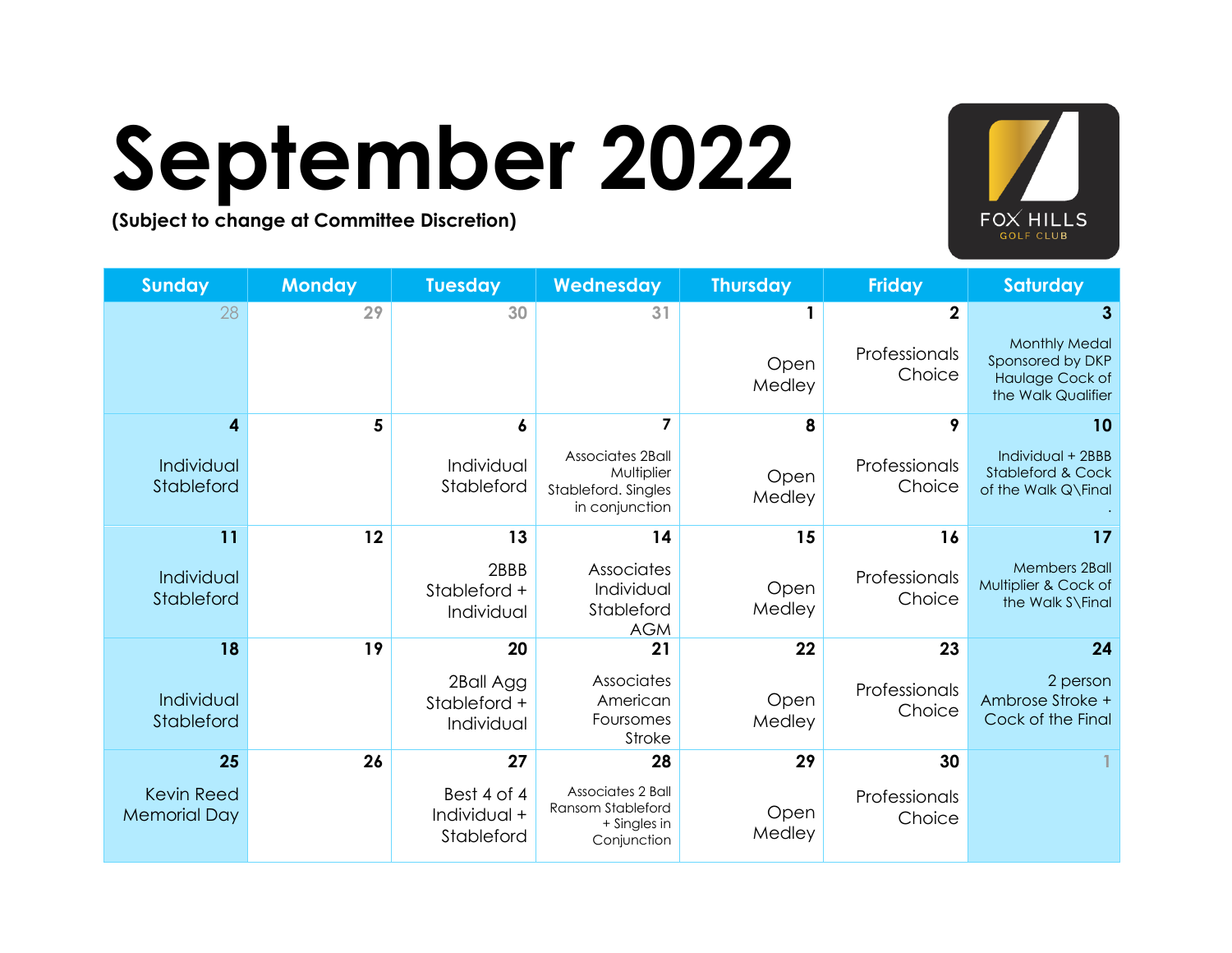

### **October 2022**

| <b>Sunday</b>            | <b>Monday</b>                                     | <b>Tuesday</b>                          | Wednesday                                                                       | <b>Thursday</b> | <b>Friday</b>           | <b>Saturday</b>                                          |
|--------------------------|---------------------------------------------------|-----------------------------------------|---------------------------------------------------------------------------------|-----------------|-------------------------|----------------------------------------------------------|
| 25                       | 26                                                | 27                                      | 28                                                                              | 29              | 30                      |                                                          |
|                          |                                                   |                                         |                                                                                 |                 |                         | 70 <sup>th</sup> Anniversary<br>Cup                      |
| $\overline{2}$           | 3                                                 | 4                                       | 5                                                                               | 6               |                         | 8                                                        |
| Individual<br>Stableford | 2Ball Medley +<br>Individual<br><b>Labour Day</b> | Individual<br>Stableford                | Associates Stroke<br>Championships - 1st<br>Round + Medal of<br>Medals Play Off | Open<br>Medley  | Professionals<br>Choice | Team<br>Stableford all 4<br>scores to count              |
| 9                        | 10                                                | 11                                      | 12                                                                              | 13              | 14                      | 15                                                       |
| Individual<br>Stableford |                                                   | 2ball Agg<br>Stableford +<br>Individual | Associates Stroke<br>Championships -<br>2nd Round                               | Open<br>Medley  | Professionals<br>Choice | 2ball Agg<br>Stableford +<br>Individual                  |
| 16                       | 17                                                | 18                                      | 19                                                                              | 20              | 21                      | 22                                                       |
| Individual<br>Stableford |                                                   | 2Ball Agg<br>Stableford +<br>Individual | Associates Stroke<br>Championships -<br><b>Final Round</b>                      | Open<br>Medley  | Professionals<br>Choice | <b>Monthly Medal</b><br>Club<br>Championships 1st<br>Rnd |
| 23                       | 24                                                | 25                                      | 26                                                                              | 27              | 28                      | 29                                                       |
| Individual<br>Stableford |                                                   | Mystery Event                           | Associates 3<br>Person<br>Ambrose                                               | Open<br>Medley  | Professionals<br>Choice | Club<br>Championships<br>2nd Rnd                         |
| 30                       | 31                                                |                                         | $\overline{2}$                                                                  | 3               | ◢                       |                                                          |
| Individual<br>Stableford |                                                   |                                         |                                                                                 |                 |                         |                                                          |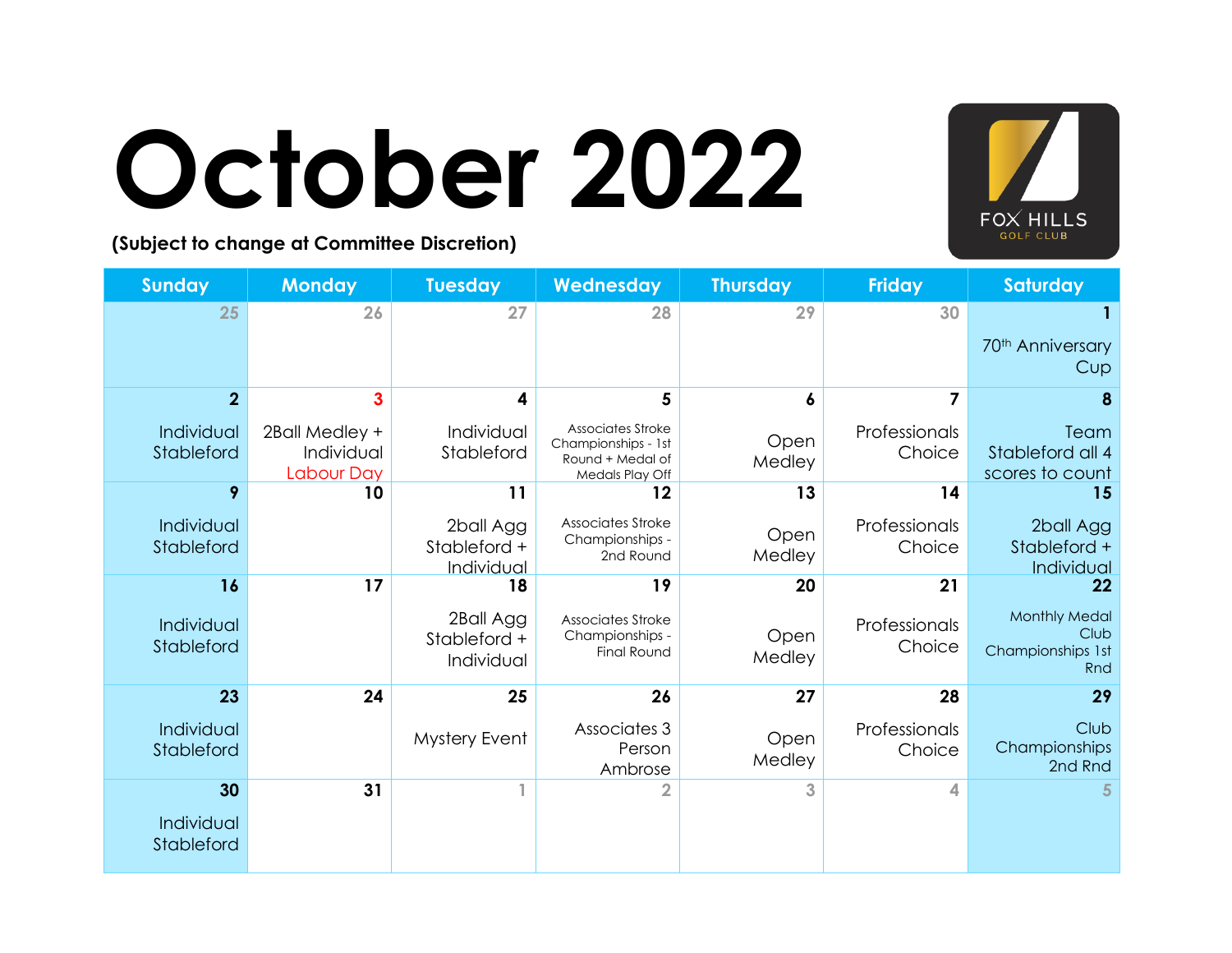### **November 2022**



| <b>Sunday</b>            | <b>Monday</b> | <b>Tuesday</b>                          | Wednesday                                                                    | <b>Thursday</b> | <b>Friday</b>                                 | Saturday                                                             |
|--------------------------|---------------|-----------------------------------------|------------------------------------------------------------------------------|-----------------|-----------------------------------------------|----------------------------------------------------------------------|
| 30                       | 31            |                                         | $\overline{2}$                                                               | 3               | 4                                             | 5                                                                    |
|                          |               | Individual<br>Stableford                | Associates 2 Ball<br>Ransom Stab. +<br>Singles in<br>Conjunction             | Open<br>Medley  | Professionals<br>Choice                       | <b>Monthly Medal</b><br>Stroke<br>Club Champions<br>3rd Rnd          |
| 6                        | 7             | 8                                       | 9                                                                            | 10              | 11                                            | 12                                                                   |
| Individual<br>Stableford |               | 2BBB<br>Stableford +<br>Individual      | Associates Team<br>Stableford - Split<br>Six. Team of 3                      | Open<br>Medley  | Professionals<br>Choice<br>Remembrance<br>Day | Club Champions<br><b>Final Rnd</b>                                   |
| 13                       | 14            | 15                                      | 16                                                                           | 17              | 18                                            | 19                                                                   |
| Individual<br>Stableford |               | 2Ball Agg<br>Stableford +<br>Ind.       | Associates<br>Canadian<br>Foursomes<br>Stroke                                | Open<br>Medley  | Professionals<br>Choice                       | Members Individual<br>Stableford (Club<br>Championship-<br>Spare WK) |
| 20                       | 21            | 22                                      | 23                                                                           | 24              | 25                                            | 26                                                                   |
| Individual<br>Stableford |               | Best 4 of 4<br>Individual<br>Stableford | Associates Open<br>Hams Day sponsored<br>by The Brittain Family.<br>3 Person | Open<br>Medley  | Professionals<br>Choice                       | <b>2BBB Stableford</b><br>+ Individual                               |
| 27                       | 28            | 29                                      | 30                                                                           | 1               | $\overline{2}$                                | 3 <sup>1</sup>                                                       |
| Individual<br>Stableford |               | Mystery Event                           | Associates 2 Ball<br>Multiplier Stableford<br>with Singles in<br>conjunction |                 |                                               |                                                                      |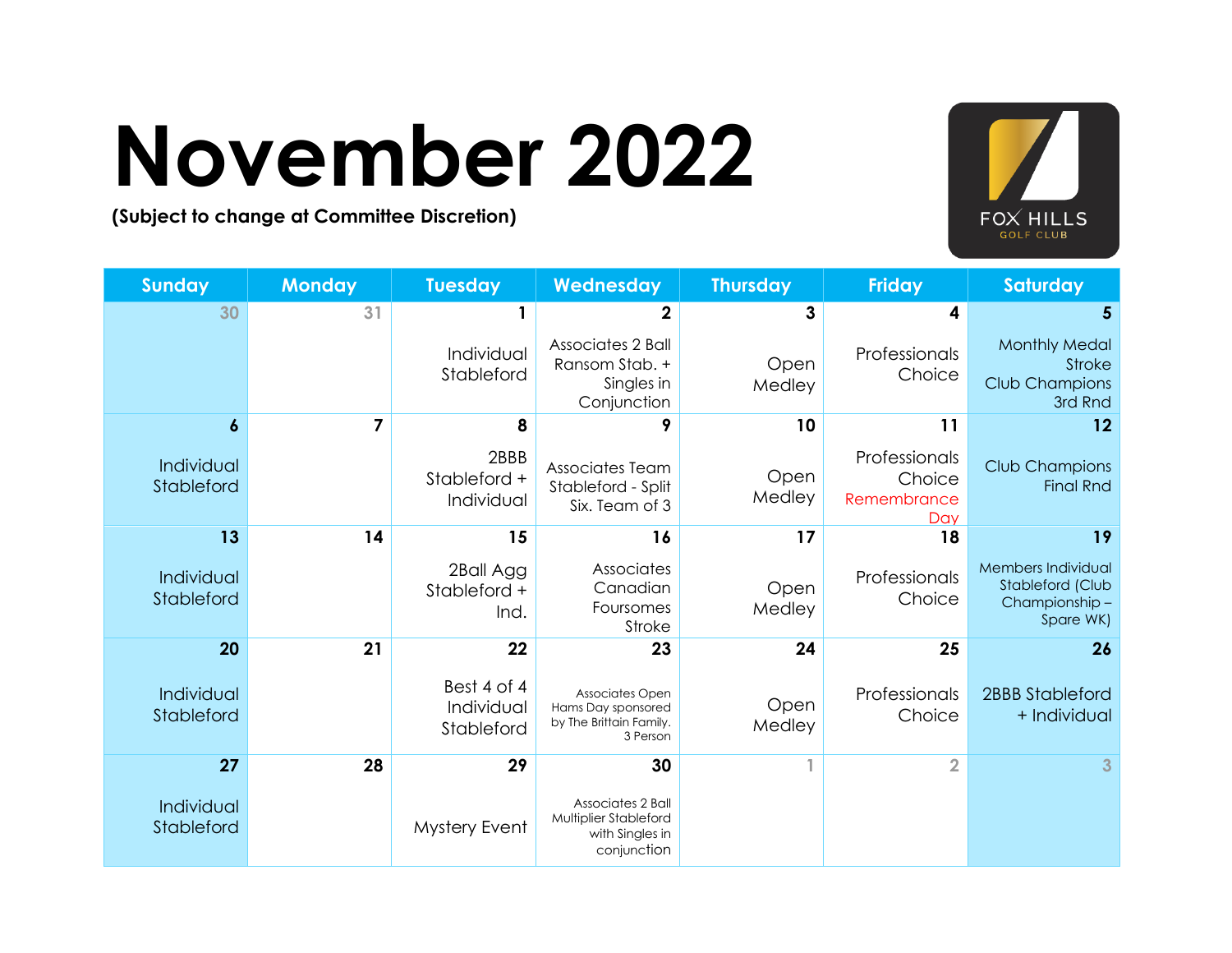### **December 2022 (Subject to change at Committee Discretion)**



| <b>Sunday</b>                                | <b>Monday</b>                                                | <b>Tuesday</b>                            | Wednesday                                                           | <b>Thursday</b> | <b>Friday</b>           | Saturday                                                                                 |
|----------------------------------------------|--------------------------------------------------------------|-------------------------------------------|---------------------------------------------------------------------|-----------------|-------------------------|------------------------------------------------------------------------------------------|
| 27                                           | 28                                                           | 29                                        | 30                                                                  |                 | $\mathbf{2}$            | 3                                                                                        |
|                                              |                                                              |                                           |                                                                     | Open<br>Medley  | Professionals<br>Choice | <b>Monthly Medal</b><br>Sponsored by<br><b>DKP Haulage &amp;</b><br><b>Summer Cup</b>    |
| 4                                            | 5                                                            |                                           | 7                                                                   | 8               |                         | 10                                                                                       |
| Individual<br>Stableford                     |                                                              | Individual<br>Stableford or<br><b>PAR</b> | Associates<br>Summer Cup<br>1st Round                               | Open<br>Medley  | Professionals<br>Choice | <b>Invitation Day 2BBB</b><br>+ Individual<br>Stableford<br>Memb/Memb,<br>Memb/Visitor   |
| 11                                           | 12                                                           | 13                                        | 14                                                                  | 15              | 16                      | 17                                                                                       |
| Individual<br>Stableford                     |                                                              | 2BBB<br>Stableford +<br>Individual        | Associates Summer<br>Cup - Individual<br>Stableford - Back<br>Nine  | Open<br>Medley  | Professionals<br>Choice | Members 2person<br>Multiplier Stableford +<br>Individual & Seasonal<br><b>Grand Slam</b> |
| 18                                           | 19                                                           | 20                                        | 21                                                                  | 22              | 23                      | 24                                                                                       |
| Individual<br>Stableford                     |                                                              | 2Ball Agg<br>Stableford +<br>Individual   | Associates Summer<br>Cup - Individual<br>Stableford - Front<br>Nine | Open<br>Medley  | Professionals<br>Choice | <b>2BBB Stableford</b><br>+ Individual                                                   |
| 25                                           | 26                                                           | 27                                        | 28                                                                  | 29              | 30                      | 31                                                                                       |
| <b>Christmas Day</b><br><b>Course Closed</b> | 2Ball Medley +<br>Individual<br><b>Boxing Day</b><br>Holiday | 2BBB<br>Stableford +<br>Individual        | Associates Summer<br>Cup - Individual<br>Stableford - Back<br>Nine  | Open<br>Medley  | Professionals<br>Choice | 2BBB All Ways +<br>Individual<br><b>New Years Eve</b>                                    |